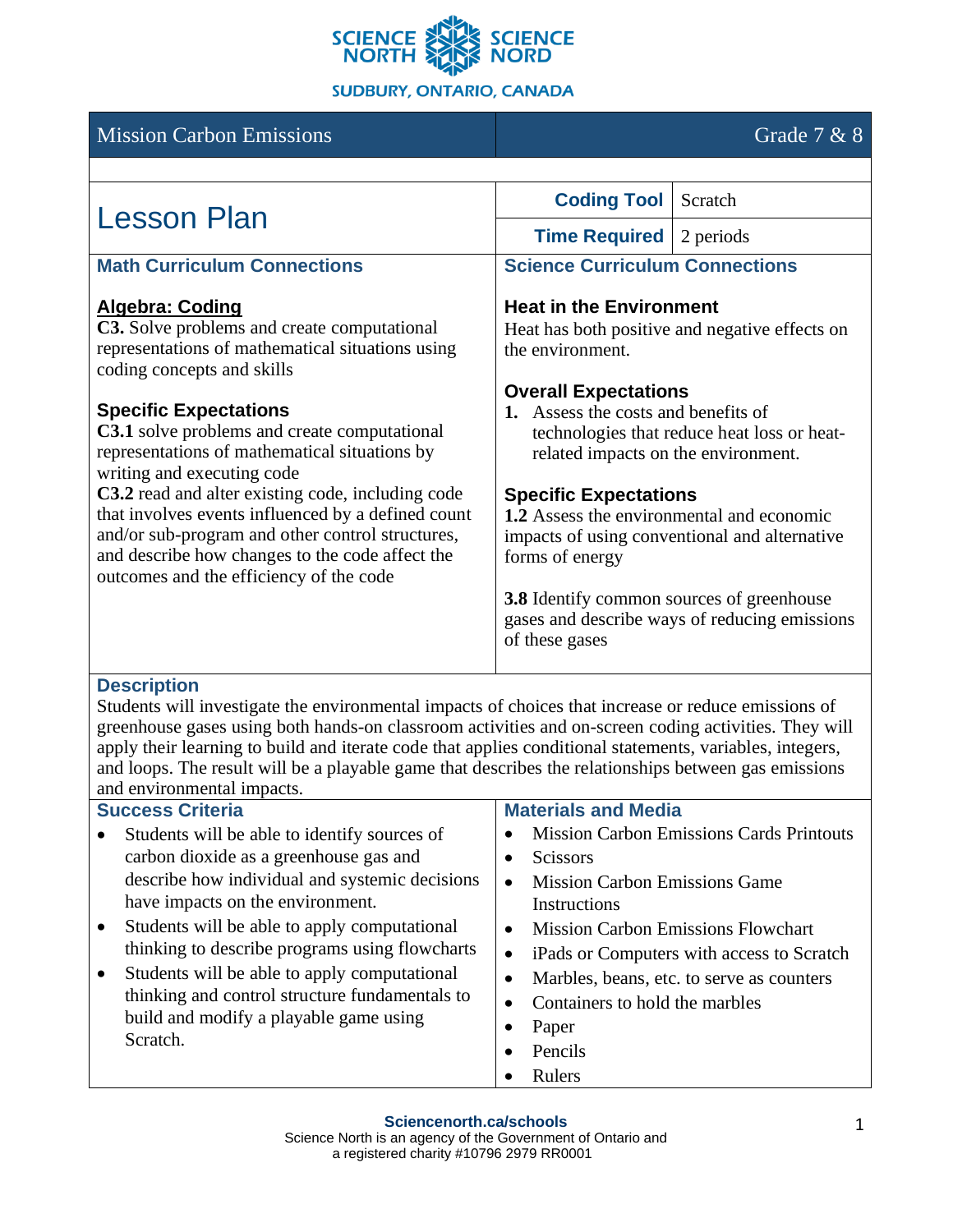

## **Computational Thinking Skills**

The unplugged activity will introduce the practice of flowcharting. Making a flowchart is a great way to practice computational thinking and logic flow. The process of computational thinking involves **decomposition** (breaking down tasks into smaller parts, including inputs, outputs, and decisions), **pattern recognition** (noticing and clearly indicating instructions that repeat), **abstraction** (focussing on only the relevant information to create clear and concise instructions), and building **algorithms** (step by step instructions, as in the steps of a program).

The online coding program will reinforce coding fundamentals, including control factors, such as conditional statements, loops, and wait blocks, and the use of variables to store inputs that will influence program outputs.

**Introduction**

### **Introduction to Flowcharting**

In this lesson, we will be practicing computational thinking using flowcharts.

Flowcharts use standard shapes to represent information. For example:

| <b>Ovals/rounded rectangles are</b><br>used to indicate the beginning<br>and end of a program.                                                                               | <b>Example:</b><br><b>START</b>         |
|------------------------------------------------------------------------------------------------------------------------------------------------------------------------------|-----------------------------------------|
| Parallelograms represent data<br>as inputs (information being)<br>entered into or received by the<br>program) or outputs<br>(information being delivered<br>by the program). | <b>Example:</b><br>Correct! (output)    |
|                                                                                                                                                                              |                                         |
| <b>Rectangles</b> represent a process,<br>action step, or an operation,<br>like calculations,<br>modifications, or<br>manipulations of data.                                 | <b>Example:</b><br>Add all inputs (sum) |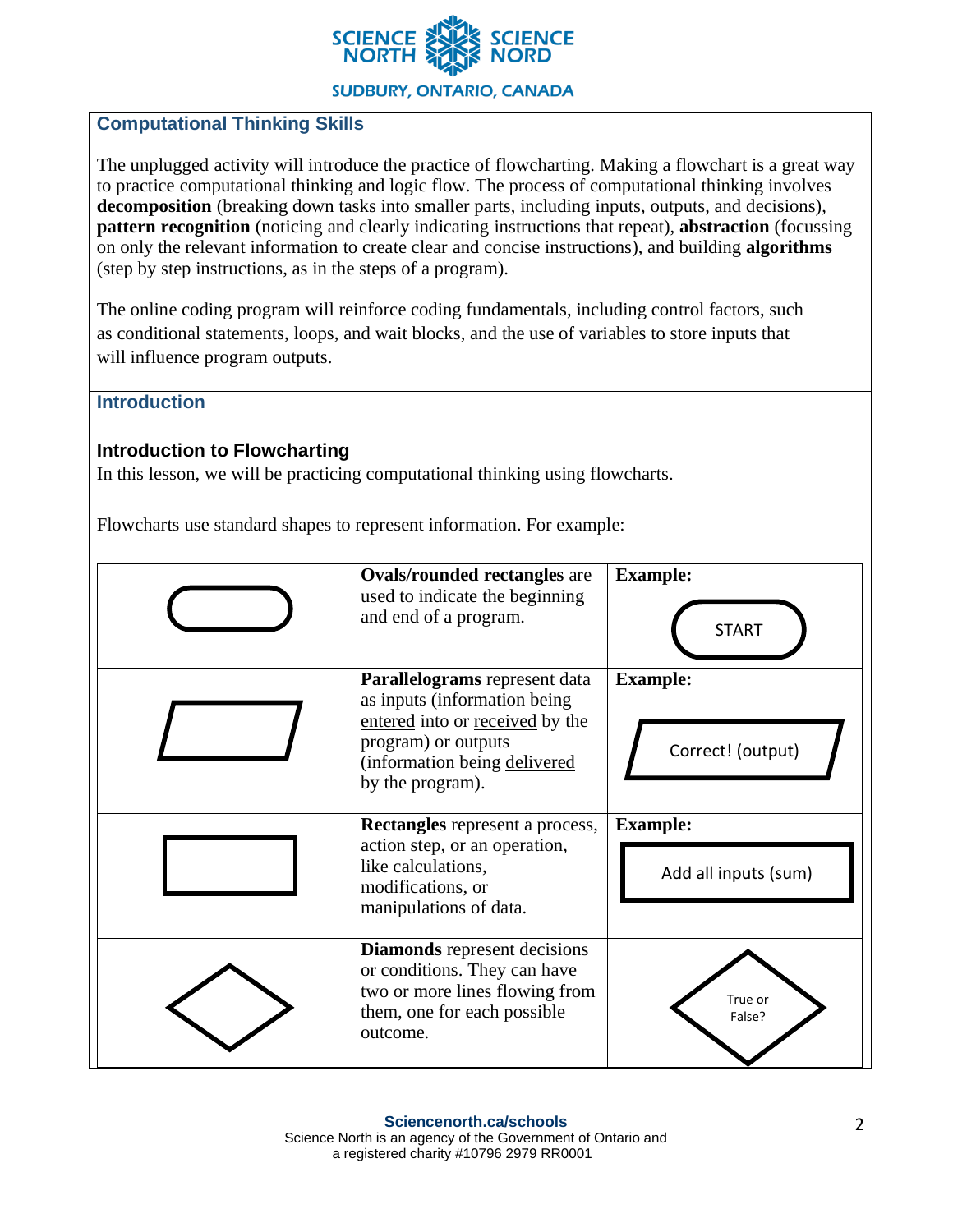



These shapes and arrows can be linked together to describe algorithms, or the steps of a program.

# **Introduction to Greenhouse Gas Emissions:**

**Greenhouse Gases**, like carbon dioxide and methane, are atmospheric gases that allow for solar radiation to pass through the atmosphere, but absorbs the radiation that the earth emits back toward space. This trapped radiation makes the earth's surface warmer, and is a contributing factor to climate change.

Human activities are one of the main causes of greenhouse gas emissions. Activities that emit the most greenhouse gases usually involve burning fossil fuels. Fossil fuels are carbon-based fuels that were formed hundreds of years ago from the remains of plants and animals (fossils). Coal, oil, natural gas, and propane gas are fossil fuels that people use in their everyday lives.

You can think of this in terms of moving carbon that is stored in the ground as fossil fuels into the atmosphere as gas emissions.

A **carbon footprint** is the total greenhouse gases emissions caused by personal choices like what products we buy (e.g., is it in a plastic container? Does it contain components created by burning fossil fuels), what food we eat (e.g., are we buying food grown locally or food that has to be transported from far away? How is the food that we eat made?), and how we travel (e.g., are we traveling in ways that use more fossil fuels (gas) like traveling by plane or car?) and industrial processes and services that burn fossil fuels, like manufacturing, food production, transportation, construction, and more.

In this lesson we are going to look at how to the choices we make (at a personal and global level) can affect the outcome of how much carbon we are releasing into the atmosphere.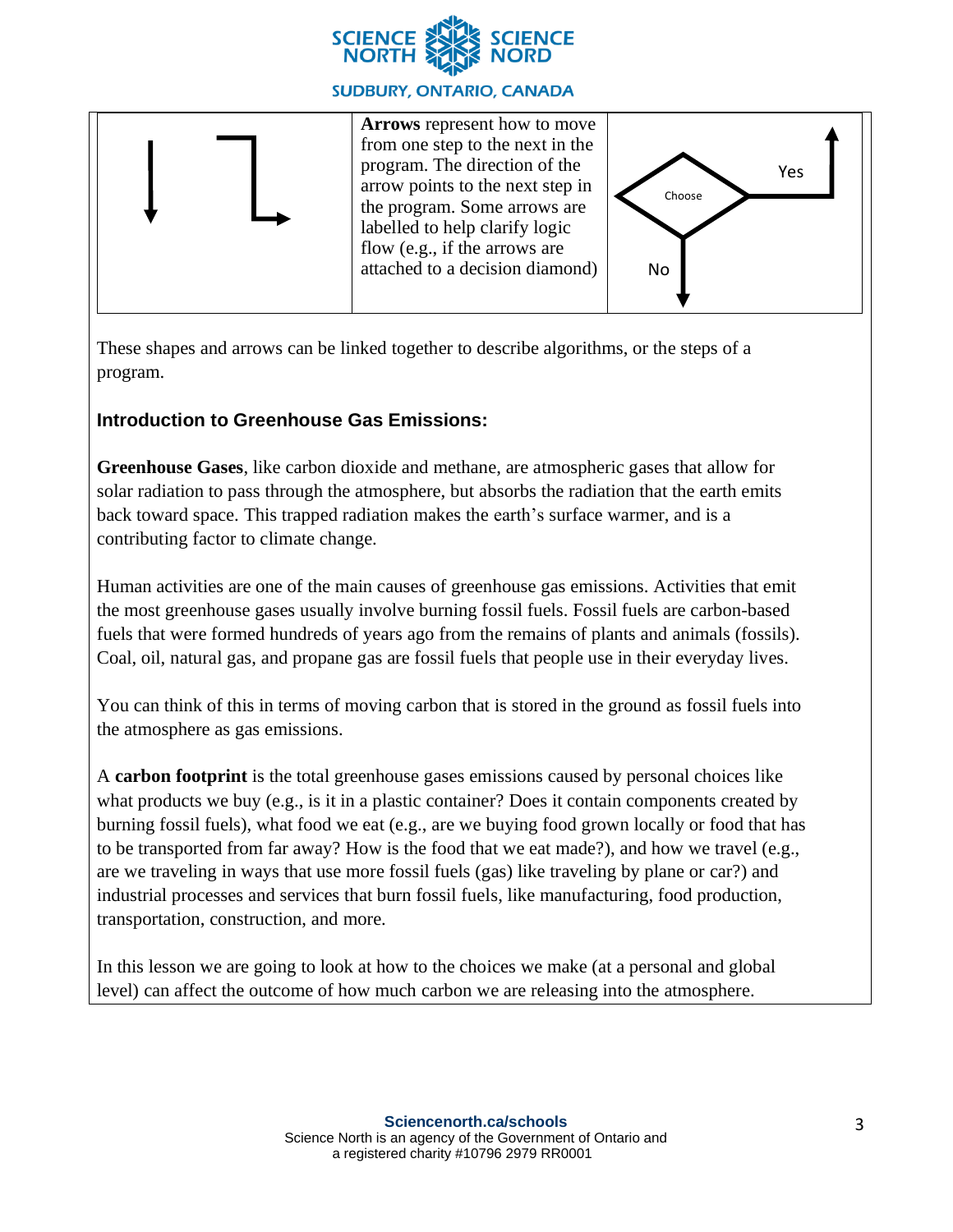

# **Action**

## **Flowcharting Practice:**

let's create a simple program to describe waking up to an alarm clock.

The steps that we're going to describe:

- 1. Start.
- 2. Time reaches 7 AM
- 3. Alarm clock rings.
- 4. Read Alarm Clock
- 5. Are you ready to get up?
- 6. Get out of bed\*

\* This isn't the only possible outcome! We'll visit the second outcome later in this lesson.

First, let's take a closer look at the steps we've chosen. What kind of steps are they?

| 1. Start                    | Program Start      |
|-----------------------------|--------------------|
| 2. Time reaches 7 AM        | Input              |
| 3. Alarm clock rings.       | Output             |
| 4. Read alarm clock         | Process            |
| 5. Are you ready to get up? | Decision           |
| 6. Get out of bed           | Action/Program End |

Now, let's describe these steps using flowchart shapes: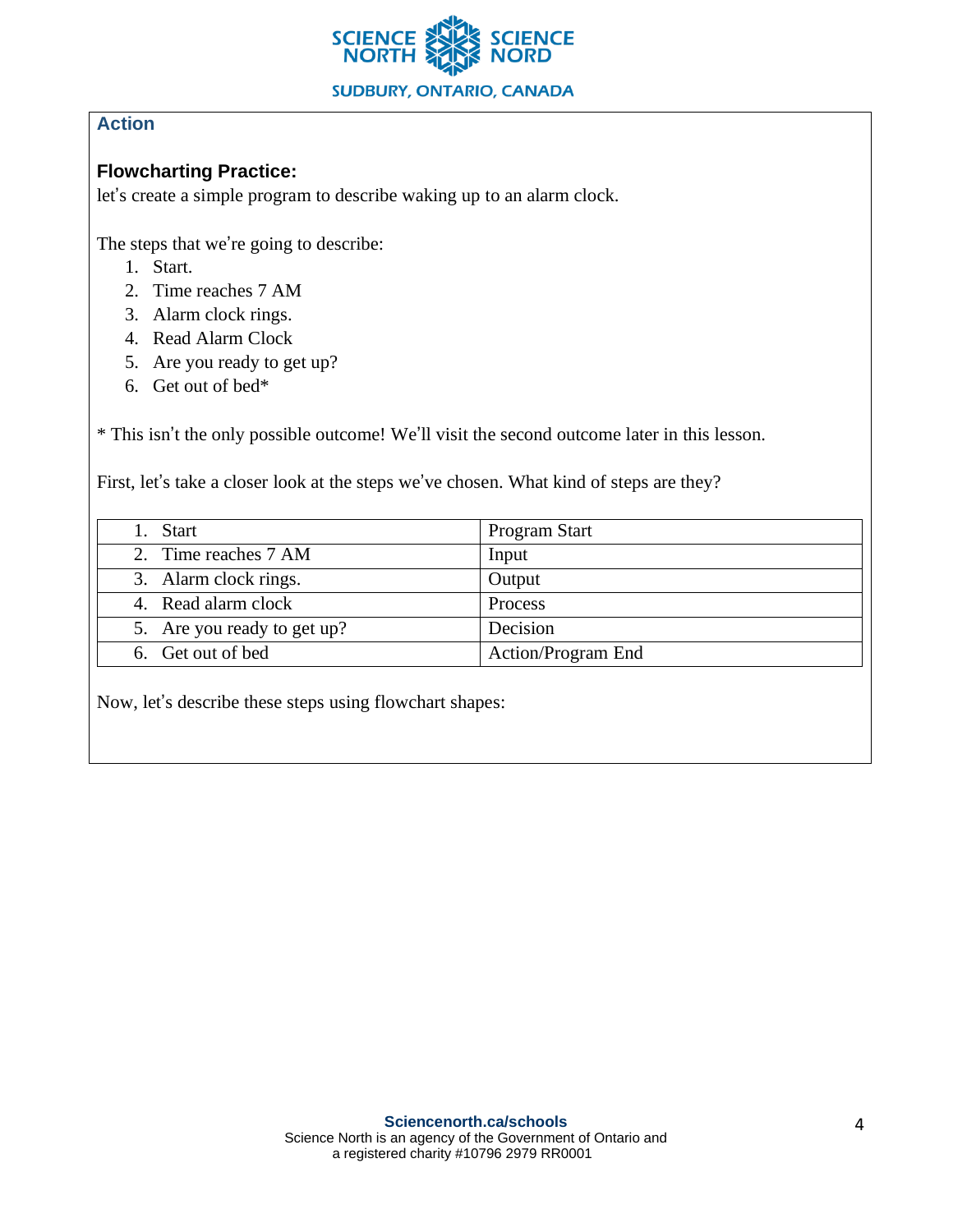

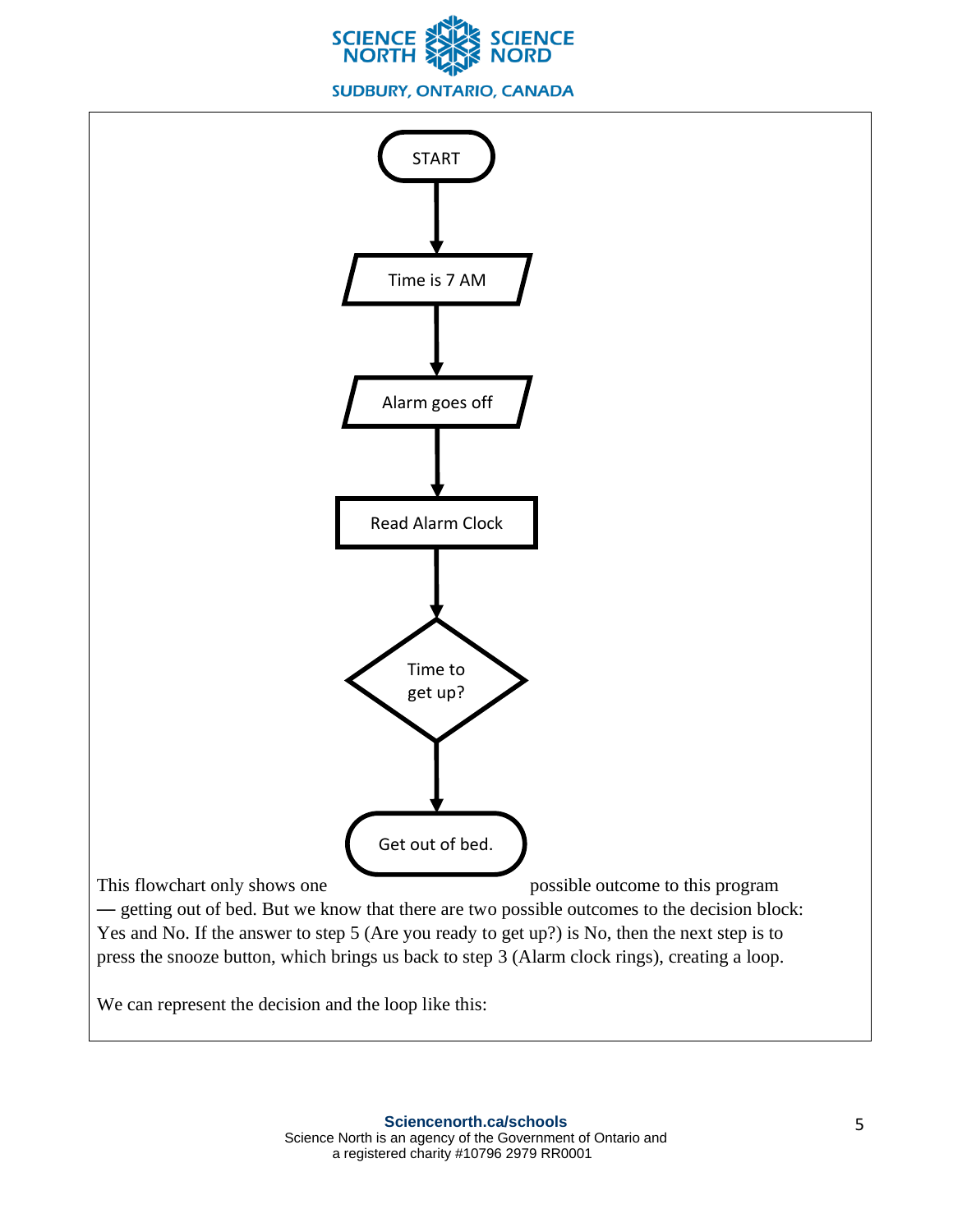



Now we can follow the flow chart along different paths (although eventually we will want to exit the loop and get out of bed).

The **Mission Carbon Emissions Flowcharting Handout** provides more exercises to practice flowcharting.

## **Carbon Emissions Card Game:**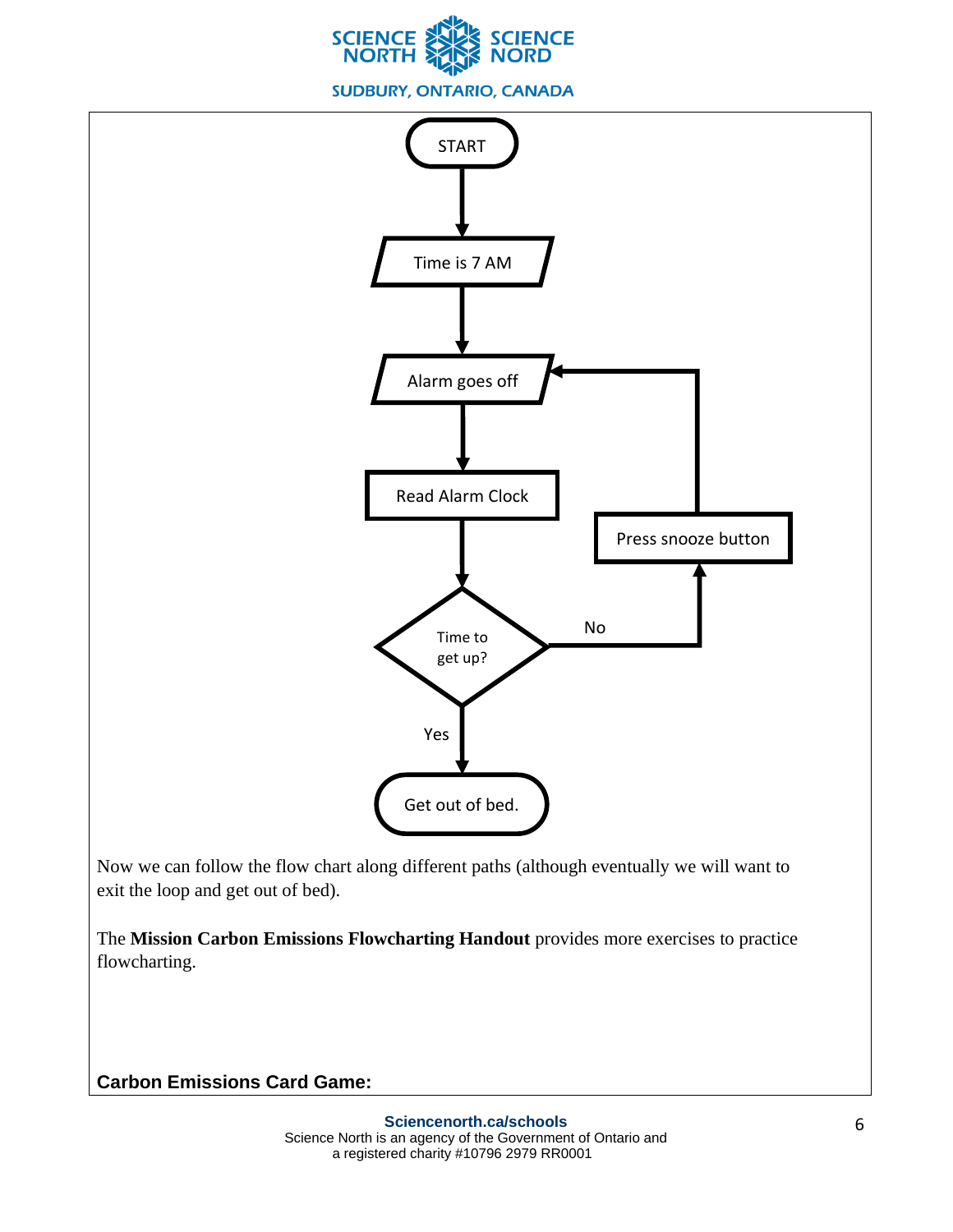

This classroom activity will reinforce the concepts of activities that cause stored carbon (fossil fuels) to become greenhouse gas emissions that store carbon in the atmosphere. As well, it will open discussion about what types of actions are carbon neutral, and which actions may have a positive impact on reducing carbon emissions.

The **Mission Carbon Emissions Card Game Instructions** include a step-by-step guide for how to prepare and play the game. The **Mission Carbon Emissions Card Template** document includes printable cards to use for gameplay.

Note: the card game is optional for this lesson plan. It is useful for reinforcing concepts for the grade 7 Heat in the Environment unit but if, for example, you are teaching flowcharting to grade 8 students, you can supplement this activity with another activity that involves instructions that can be decomposed and flowcharted in the next section (suggestions are included under the **More Flowcharting Practice** section below).

Ask students for their observations after 10 rounds have been played. A possible observation would be that it is much easier to released stored carbon into the atmosphere as carbon emissions with our actions, than it is to find ways to "undo" the effects of moving so much carbon into the atmosphere.

## **More Flowcharting Practice:**

Now that we are familiar with the Carbon Emissions Card Game, we can take a closer look at the steps that followed to play the game.

Can we translate the gameplay instructions into a logic flowchart? Like we did with the alarm clock example, decompose the instructions into tasks, consider which information is relevant, disregard irrelevant information assign the relevant tasks to flowchart symbols, and map the steps out.

*Possible extension/alternative activity:* Provide students with a list of foods from different cultures and ask them to select one, research a recipe for that food, and create a flowchart based on the recipe.

**Coding Activity**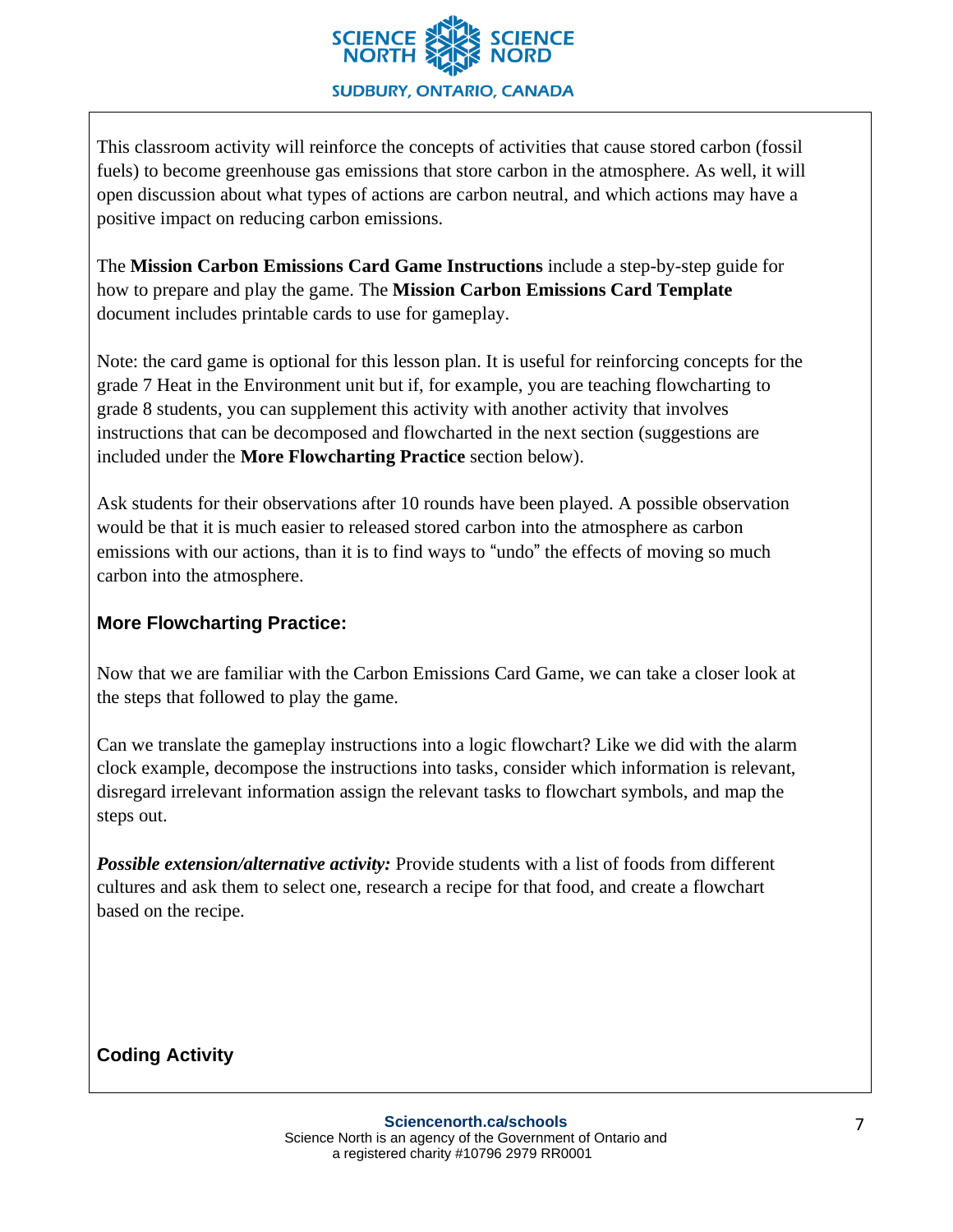

To apply these concepts in a computer programming context, students are going to code a Clicker Game in Scratch. Clicker games are a form of video game where the gameplay consists of a simple repeated action (such as clicking a button) to gain points or currency that can be exchanged for "upgrades" or factors that alter the rate at which the currency increases.

A Clicker Game model is a great fit for creating a game that demonstrates how non-green industries have exponential and cumulative effects on carbon in the atmosphere. Here is what the game does:

- The amount of carbon starts at 10,000
- The carbon increases by 1 every second
- Clicking the tree will decrease the carbon level down by 1.
- Clicking the tree will increase the amount of gold by 1
- Buying a factory adds an automatic increase in gold. Every purchase increases the rate of gold by one per second.
- Buying a factory also increases the carbon rate by one per second.
- Buying a green action reduces the carbon level by 100 and reduces the rate of carbon by one per second.

The goal of the game is in time to reduce the amount of carbon to zero, but as students will see, that is no easy task. Extensions for expanding this game are included below.

Looking at the components of this game, the code involves events influenced by defined counts.

The goals of this activity:

- 1. Create clickable sprites that trigger an output when clicked.
- 2. Build a counter that accumulates one point for every time a sprite is clicked.
- 3. Build a counter that decreases the amount of carbon every time the sprite is clicked
- 4. Add "purchasable" items that autonomously increase or decrease the score on the counter (without clicks)
- 5. Decrease the score on the counter based on the "cost" value of purchases.

The program will reinforce coding fundamentals, including control factors, such as conditional statements, loops, and wait blocks, the use of variables to store inputs that will influence program outputs, and events that call on or trigger other programs.